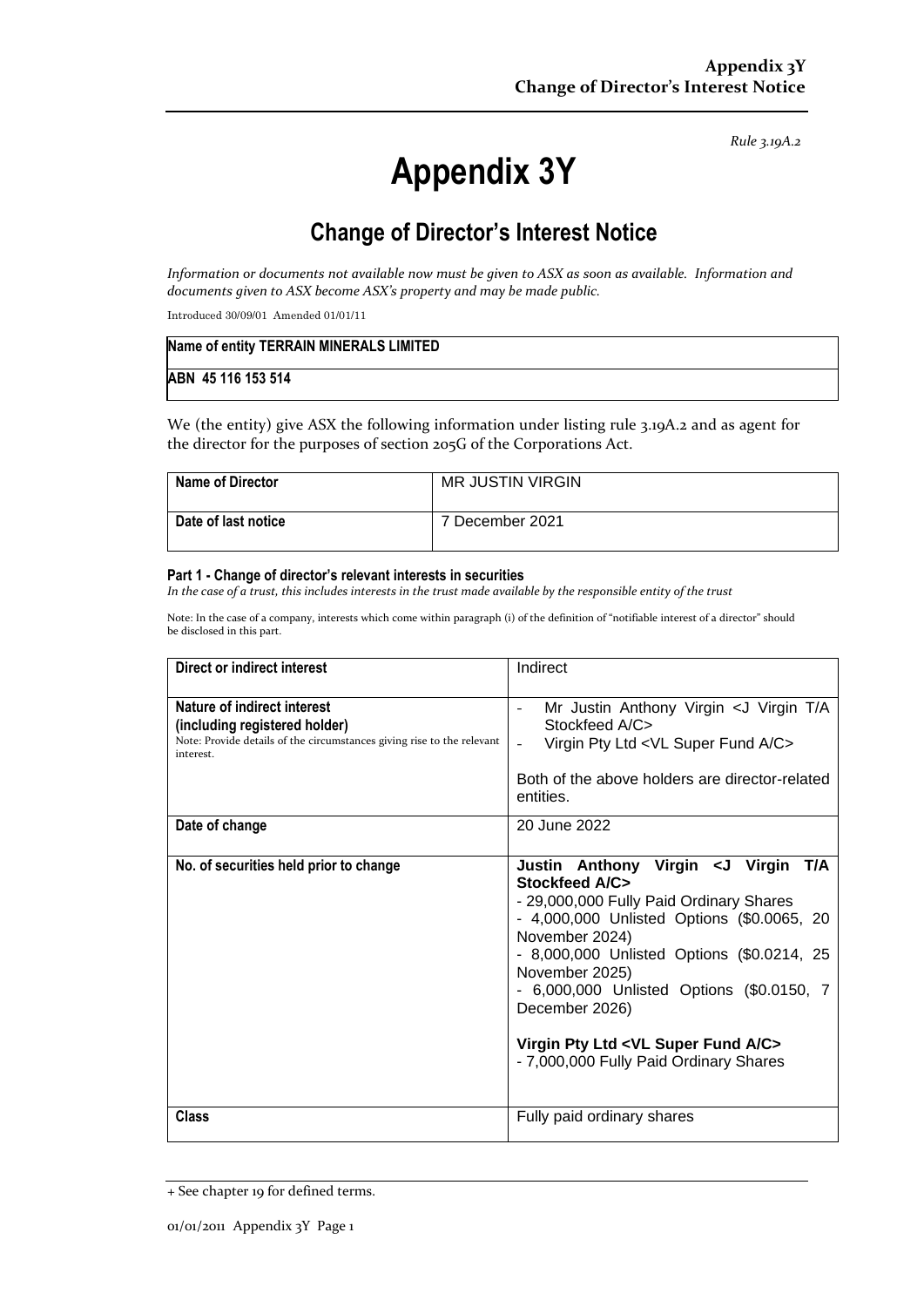| Number acquired                                                                                                                                                            | 3,500,000                                                                                                                                                                                                                                                                                                                                                                                              |
|----------------------------------------------------------------------------------------------------------------------------------------------------------------------------|--------------------------------------------------------------------------------------------------------------------------------------------------------------------------------------------------------------------------------------------------------------------------------------------------------------------------------------------------------------------------------------------------------|
| Number disposed                                                                                                                                                            | 3,500,000                                                                                                                                                                                                                                                                                                                                                                                              |
| <b>Value/Consideration</b><br>Note: If consideration is non-cash, provide details and estimated<br>valuation                                                               | Nil                                                                                                                                                                                                                                                                                                                                                                                                    |
| No. of securities held after change                                                                                                                                        | Justin Anthony Virgin < J Virgin<br>T/A<br>Stockfeed A/C><br>- 25,500,000 Fully Paid Ordinary Shares<br>- 4,000,000 Unlisted Options (\$0.0065, 20<br>November 2024)<br>- 8,000,000 Unlisted Options (\$0.0214, 25<br>November 2025)<br>- 6,000,000 Unlisted Options (\$0.0150, 7<br>December 2026)<br>Virgin Pty Ltd <vl a="" c="" fund="" super=""><br/>- 10,500,000 Fully Paid Ordinary Shares</vl> |
| Nature of change<br>Example: on-market trade, off-market trade, exercise of options,<br>issue of securities under dividend reinvestment plan, participation in<br>buy-back | Off-market transfer                                                                                                                                                                                                                                                                                                                                                                                    |

## **Part 2 – Change of director's interests in contracts**

Note: In the case of a company, interests which come within paragraph (ii) of the definition of "notifiable interest of a director" should be disclosed in this part.

| <b>Detail of contract</b>                                                                       | N/A |
|-------------------------------------------------------------------------------------------------|-----|
| <b>Nature of interest</b>                                                                       |     |
| Name of registered holder                                                                       |     |
| (if issued securities)                                                                          |     |
| Date of change                                                                                  |     |
| No. and class of securities to which                                                            |     |
| interest related prior to change                                                                |     |
| Note: Details are only required for a contract in<br>relation to which the interest has changed |     |
| Interest acquired                                                                               |     |
| Interest disposed                                                                               |     |

<sup>+</sup> See chapter 19 for defined terms.